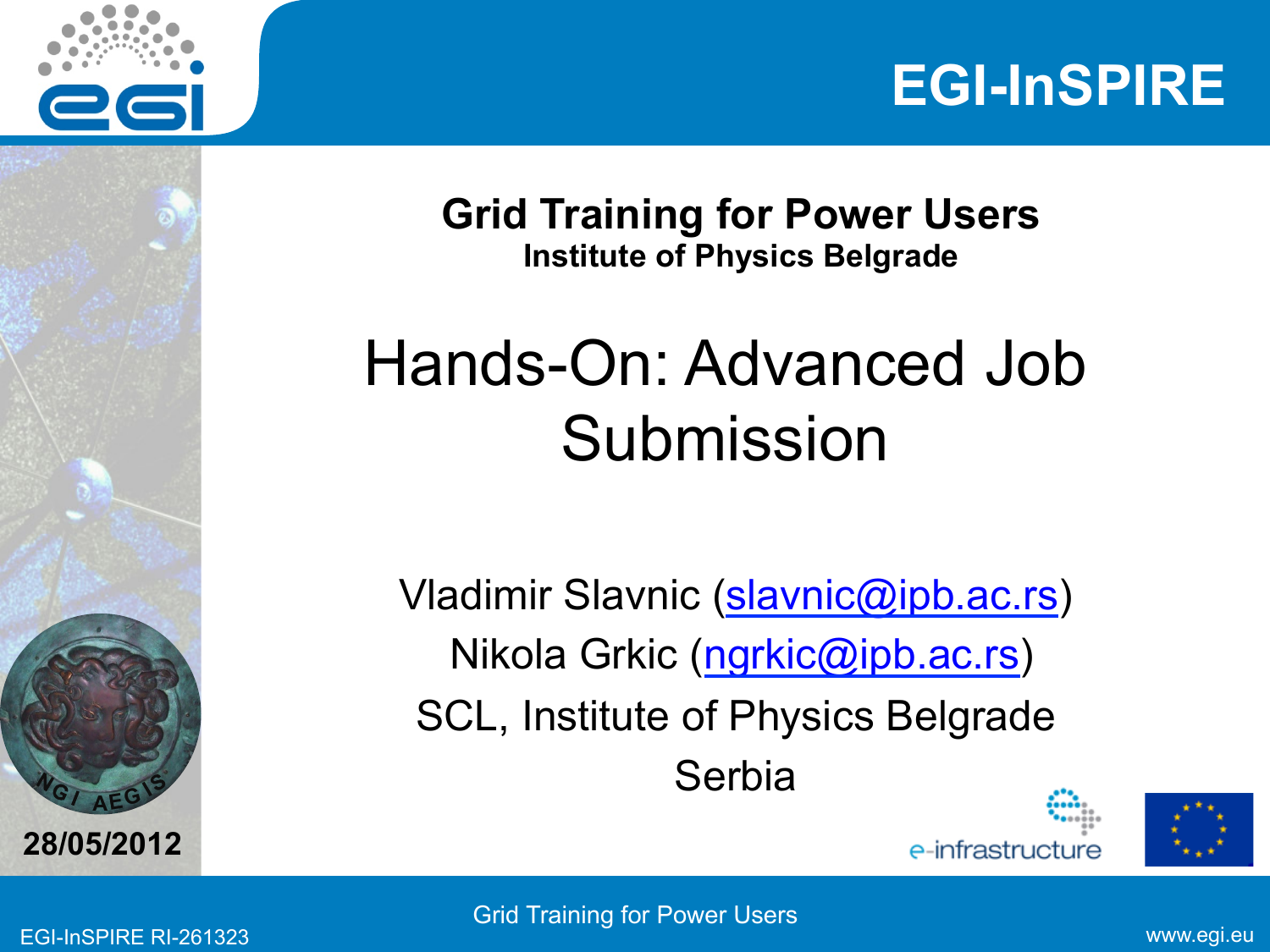



- Advanced job overview
- Hands-On example
- Links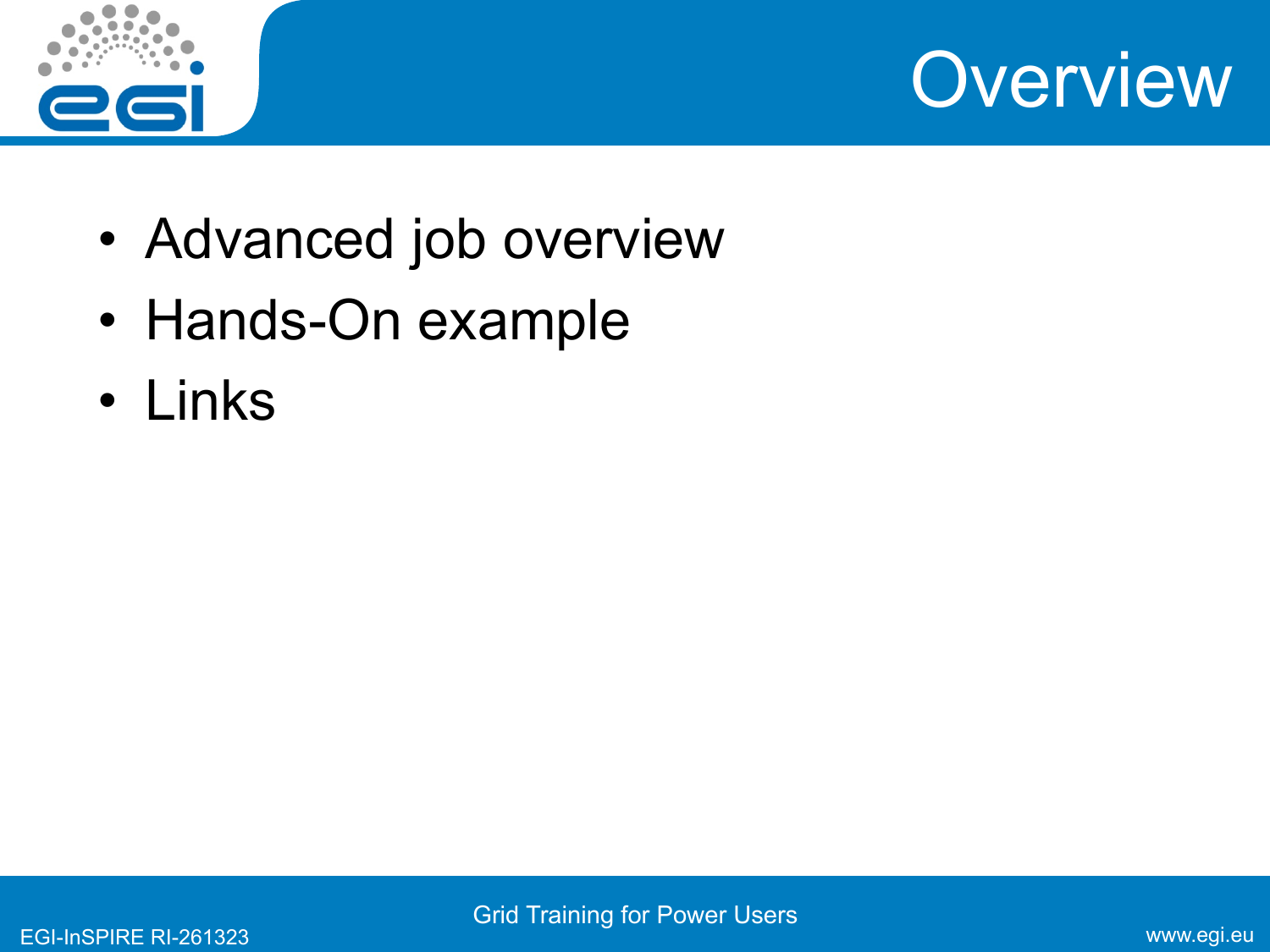

# Advanced job overview

- Advanced job:
	- − Download uploaded code (or executing file)
	- − Download necessary scripts for executing and running the job
	- − Executing & running the program
	- Upload results to Storage Element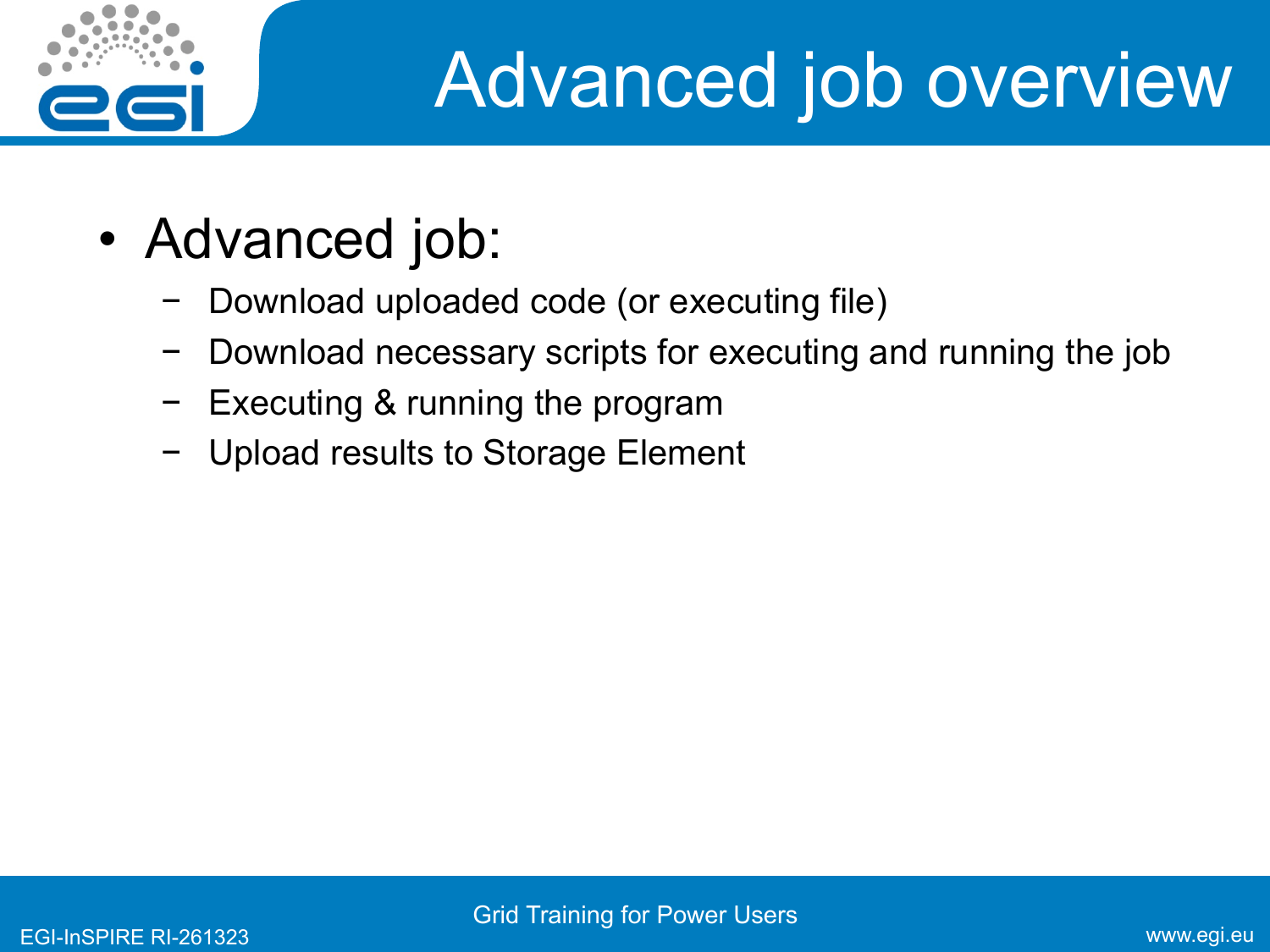

## Hands-On example

• Content of JDL file:

```
Executable = "run.sh";
Arguments = ";
StdOutput = "std.out"; 
StdError = "std.err"; 
InputStreamdbox = { "run.sh" };OutputSandbox = {"std.out", "std.err"}; 
Requirements = RegExp("ce64.ipb.ac.rs*",other.GlueCEUniqueID);
```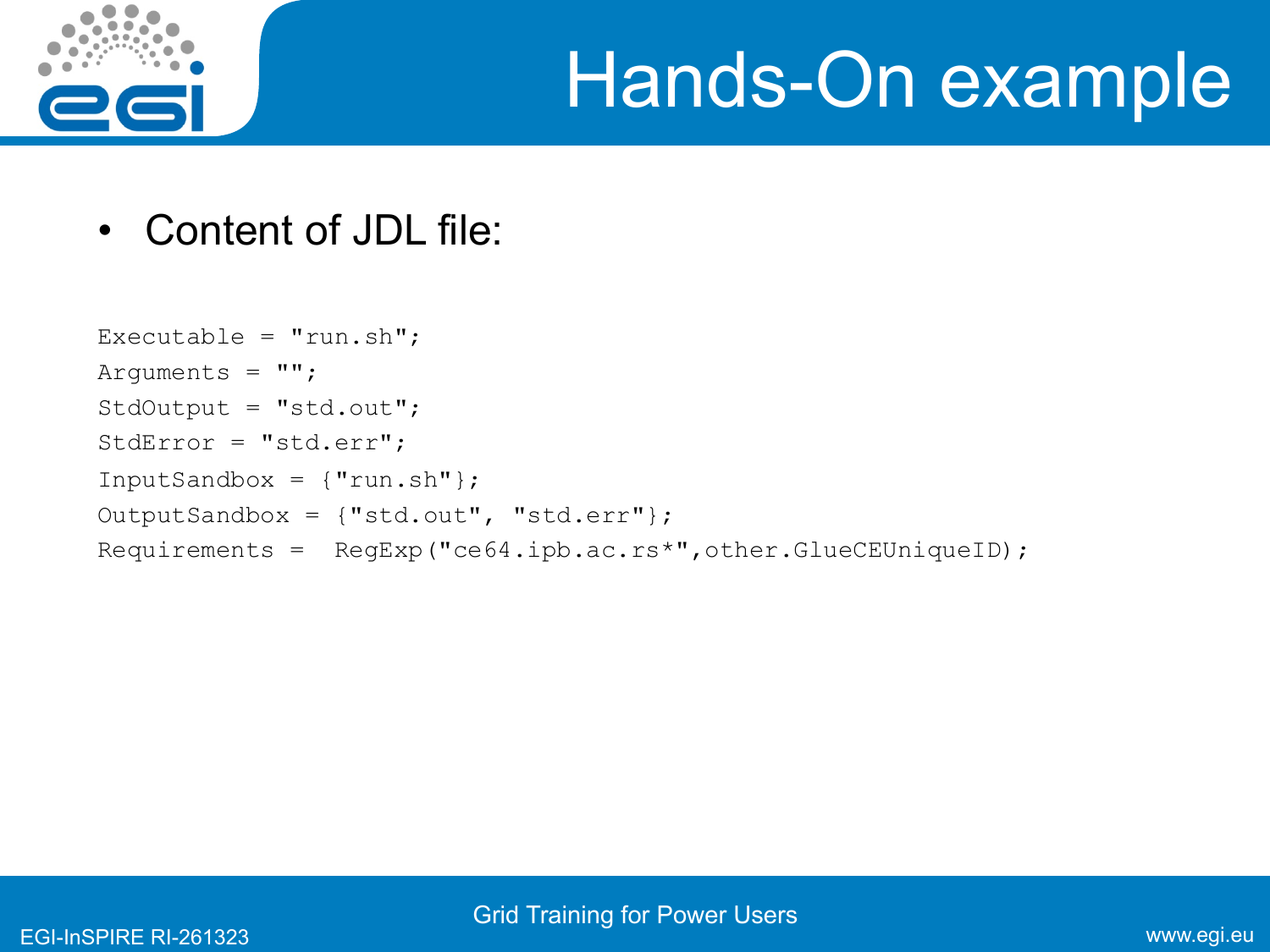

## Hands-On example

#### • Content of run.sh:

#Downloading source code from SE lcg-cp lfn:/grid/aegis/power/src.tgz 'src.tgz'

#Extract code tar xvzf src.tgz

#Compile C file

gcc hello.c -o hello

#Execute hello program

./hello >> output

#Make tgz arhive of output tar cvzf output.tgz output

```
#Uploads output to SE 
lcg-cr -l lfn:/grid/aegis/nikola/hello.SE/output.tgz file:`pwd`/output.tgz 
lcg-cr -l lfn:/grid/aegis/nikola/hello.SE/std.err file:`pwd`/std.err
```
#### EGI-InSPIRE RI-261323 www.egi.eu Grid Training for Power Users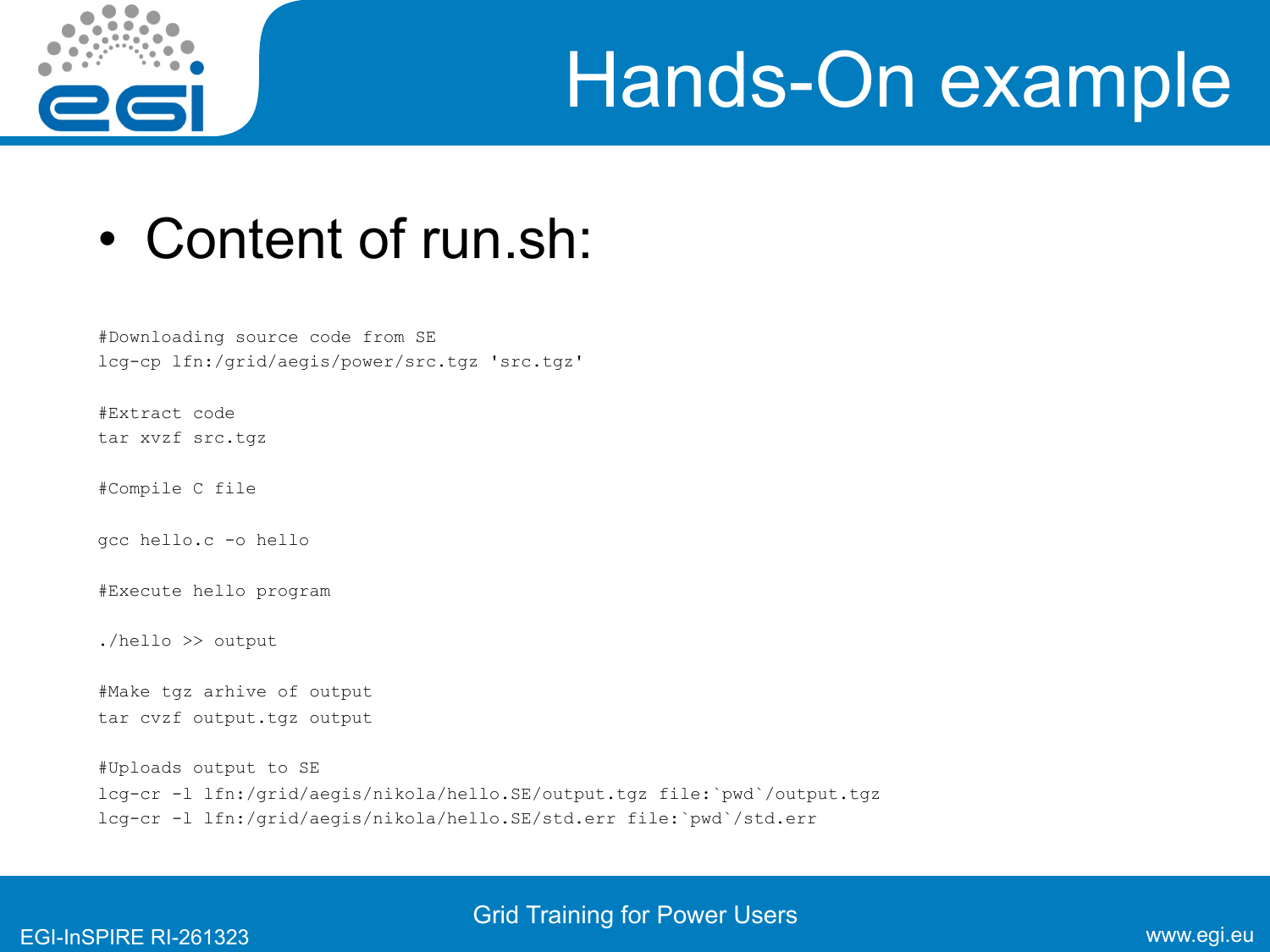



- Navigate to the following address: http://wiki.ipb.ac.rs/index.php/Grid\_examples
- Choose advanced job example and follow the instructions for submitting advanced job